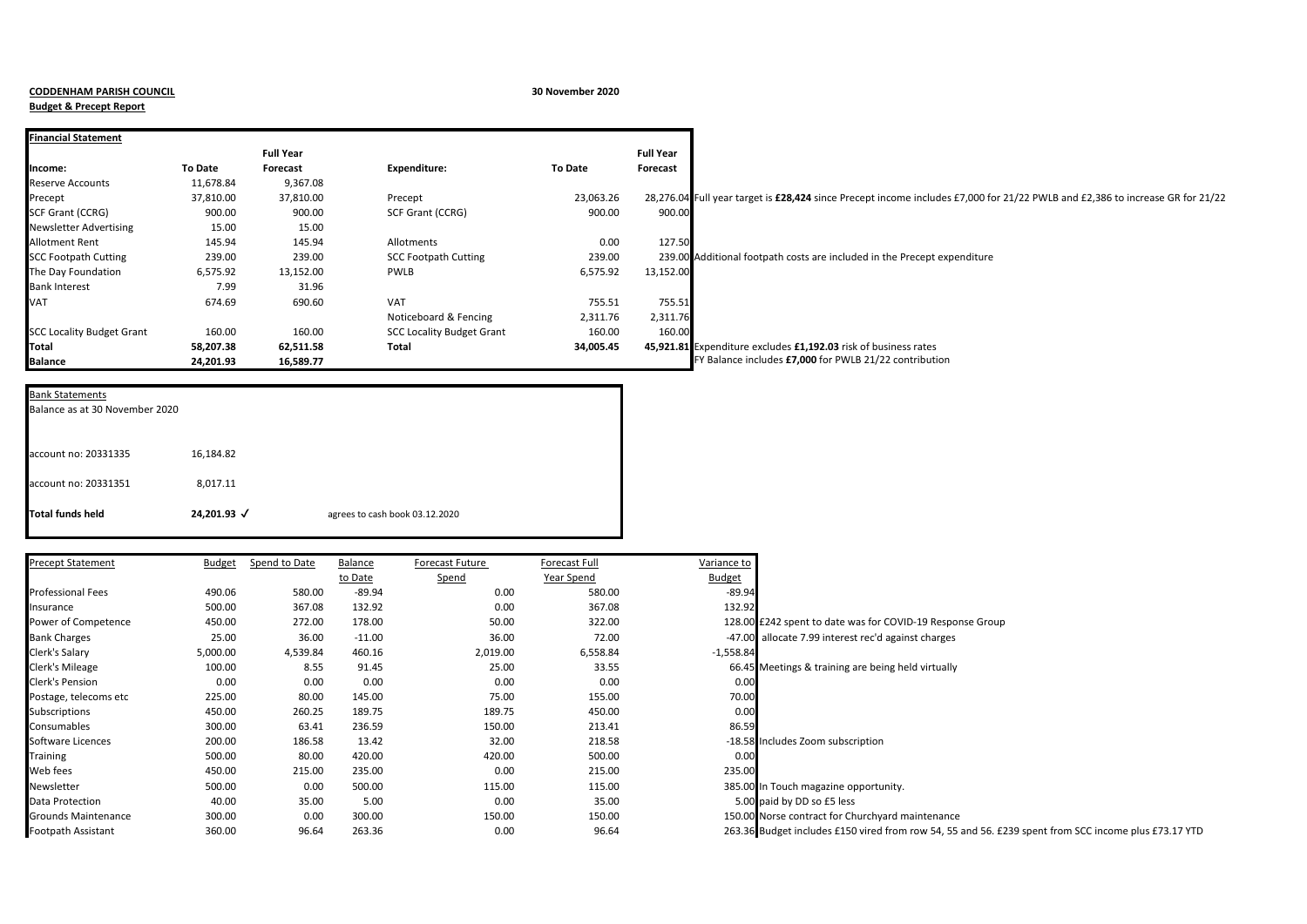| Equipment repair/main.      | 900.00    | 311.42    | 588.58    | 588.58   | 900.00    | 0.00 Includes replacement laptop for Sue                                         |
|-----------------------------|-----------|-----------|-----------|----------|-----------|----------------------------------------------------------------------------------|
| Waste management            | 409.94    | 409.94    | 0.00      | 0.00     | 409.94    | 0.00                                                                             |
| Street Lighting             | 650.00    | 0.00      | 650.00    | 650.00   | 650.00    | 0.00                                                                             |
| <b>Tree Surgery</b>         | 1,000.00  | 0.00      | 1,000.00  | 1,000.00 | 1,000.00  | 0.00                                                                             |
| Info Box                    | 340.00    | 235.55    | 104.45    | 235.55   | 0.00      | 104.45 awarded county cllr locality grant £160                                   |
| Broom Hill                  | 0.00      | 0.00      | 0.00      | 0.00     | 0.00      | 0.00 Budget line to be removed and incorporated into Footpath Assistant (row 48) |
| Mill Hill                   | 0.00      | 0.00      | 0.00      | 0.00     | 0.00      | 0.00 Budget line to be removed and incorporated into Footpath Assistant (row 48) |
| Three Cocked Hat            | 0.00      | 0.00      | 0.00      | 0.00     | 0.00      | 0.00 Budget line to be removed and incorporated into Footpath Assistant (row 48) |
| Section 19(3) LGA 1972      |           |           |           |          |           |                                                                                  |
| Payment to CIO              | 15,286.00 | 15,286.00 | 0.00      | 0.00     | 15,286.00 | 0.00                                                                             |
| <b>Wayleave Fee</b>         | $-2.00$   | 0.00      | $-2.00$   | $-2.00$  | $-2.00$   | 0.00                                                                             |
| Allotments                  | $-50.00$  | 0.00      | $-50.00$  | $-50.00$ | $-50.00$  | 0.00 to be met by rent received                                                  |
| <b>PWLB Contingent Fund</b> | 7,000.00  | 0.00      | 7,000.00  | 0.00     | 0.00      | 7,000.00                                                                         |
| General Reserve             | 2,386.00  | 0.00      | 2,386.00  | 0.00     | 0.00      | 2,386.00                                                                         |
| Total                       | 37,810.00 | 23,063.26 | 14,746.74 | 5,683.88 | 28,276.04 | 9,533.96                                                                         |
| Total exc PWLB & GR         | 28,424.00 | 23,063.26 | 5,360.74  | 5,683.88 | 28,276.04 | 147.96 Forecast is over budget                                                   |

| November Payments                   | Net<br><b>VAT</b> | Total |          |
|-------------------------------------|-------------------|-------|----------|
| <b>Gradwell Communications</b>      | 7.90              | 1.58  | 9.48     |
| HP Instant Ink                      | 6.66              | 1.33  | 7.99     |
| 02                                  | 10.00             | 2.00  | 12.00    |
| Mr R Groom - fencing materials      | 198.62            | 0.00  | 198.62   |
| PKF Littlejohn LLP - external audit | 300.00            | 60.00 | 360.00   |
| <b>Salaries</b>                     | 454.23            | 0.00  | 454.23   |
|                                     |                   |       |          |
|                                     | 977.41            | 64.91 | 1,042.32 |

| Allotments<br>127.50               |
|------------------------------------|
|                                    |
| CIL Reserve (earmarked)<br>348.04  |
| <b>General Reserve</b><br>8,891.54 |
| Total<br>9,367.08                  |